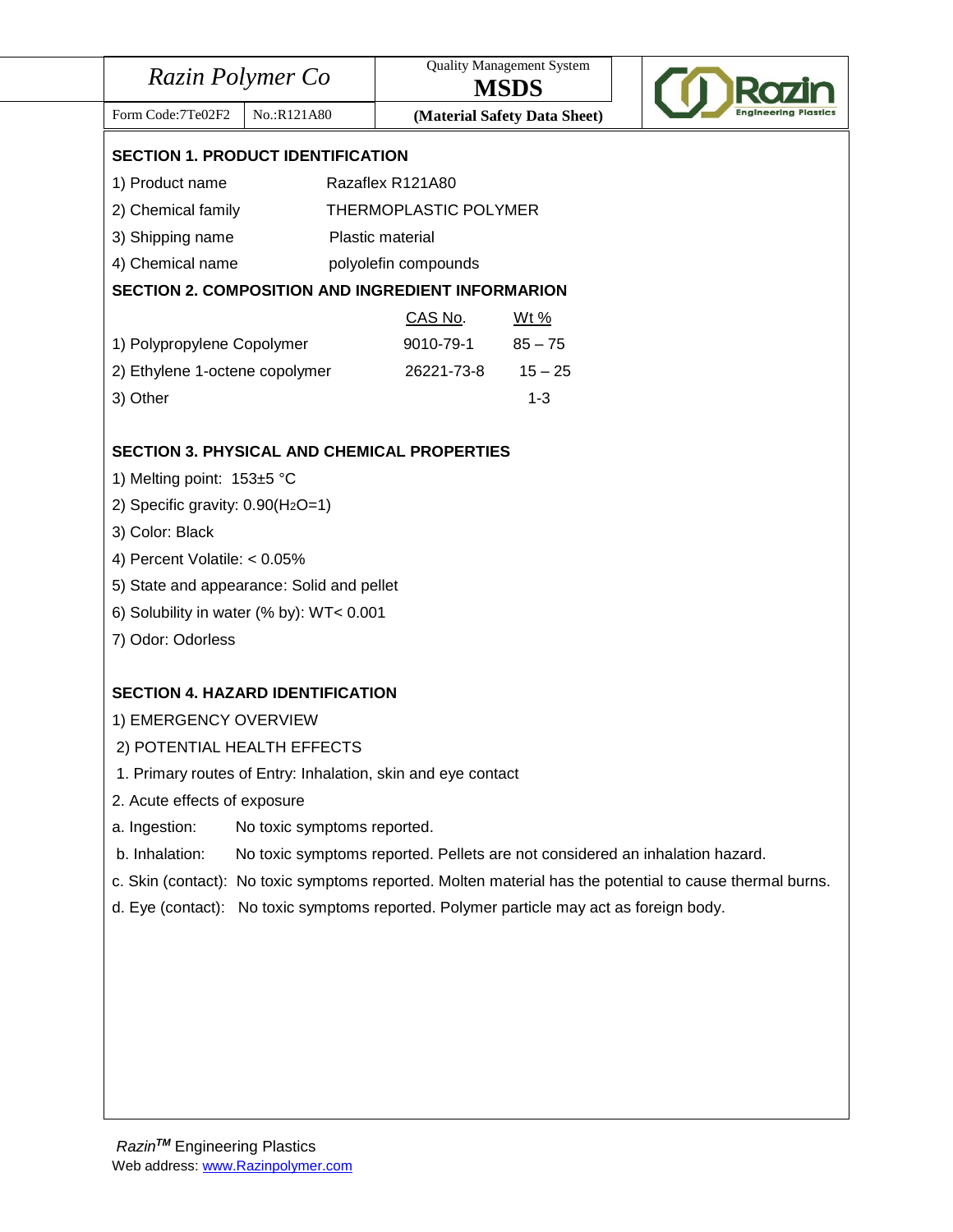|  | Razin Polymer Co |  |
|--|------------------|--|
|--|------------------|--|



#### Form Code:7Te02F2 | No.:R121A80 **(Material Safety Data Sheet) SECTION 5. FIRST AID MEASURES**

1) Ingestion: If significant quantity has been swallowed, give glass of water and induce vomiting. Seek medical attention.

2) Inhalation: Remove to fresh air. Seek medical attention if symptoms persist.

3) Skin (contact): If molten polymer contacts skin. Cool rapidly with cold water. Seek medical attention.

4) Eye (contact): Flush with plenty of water. Seek medical attention if symptoms persist.

# **SECTION 6. FIRE FIGHTING MEASURES**

- 1) Flash point (method used): No data available
- 2) Flammable limits in air % by volume: No data available
- 3) Extinguishing media: Dry chemical, CO2, foam or water spray
- 4) Special fire-fighting procedures: Water and/ or dry chemical should not be used on Machinery. Self-

contained breathing apparatus and personal protective equipment may be needed for large fires.

5) Unusual fire and explosion hazards: None known

## **SECTION 7. ACCIDENTAL RELEASE MEASURES**

1) Land Spill: Pellets are slippery. Scoop up material and put into suitable container for disposal as a nonhazardous waste.

2) Water Spill: This material will sink and is non-hazardous in water.

3) Accidental or Unplanned Releases: Clean area with vacuum or put into suitable container for disposal as a nonhazardous waste.

# **SECTION 8. HANDLING AND STORAGE**

1) Handling: Wear long sleeves and gloves. Keep bags always closed and avoid pellets/bags from getting wet.

2) Storage: Keep bags in a well-ventilated place. Keep bags always closed and avoid pellets/bags from getting wet.

# **SECTION 9. EXPOSURE CONTROLS AND PERSONAL PROTECTION**

1) EXPOSURE CONTROLS

# 2) PERSONAL PROTECTION

a. Ventilation Local exhaust mechanical: Recommended when appropriate to control employee exposure may not be adequate as the sole means to control employee exposure.

- b. Respiratory protection: Approved respirators recommended when handling hot material.
- c. Protective gloves: Recommend during melt processing.
- d. Eye protection: Safety glasses recommended.